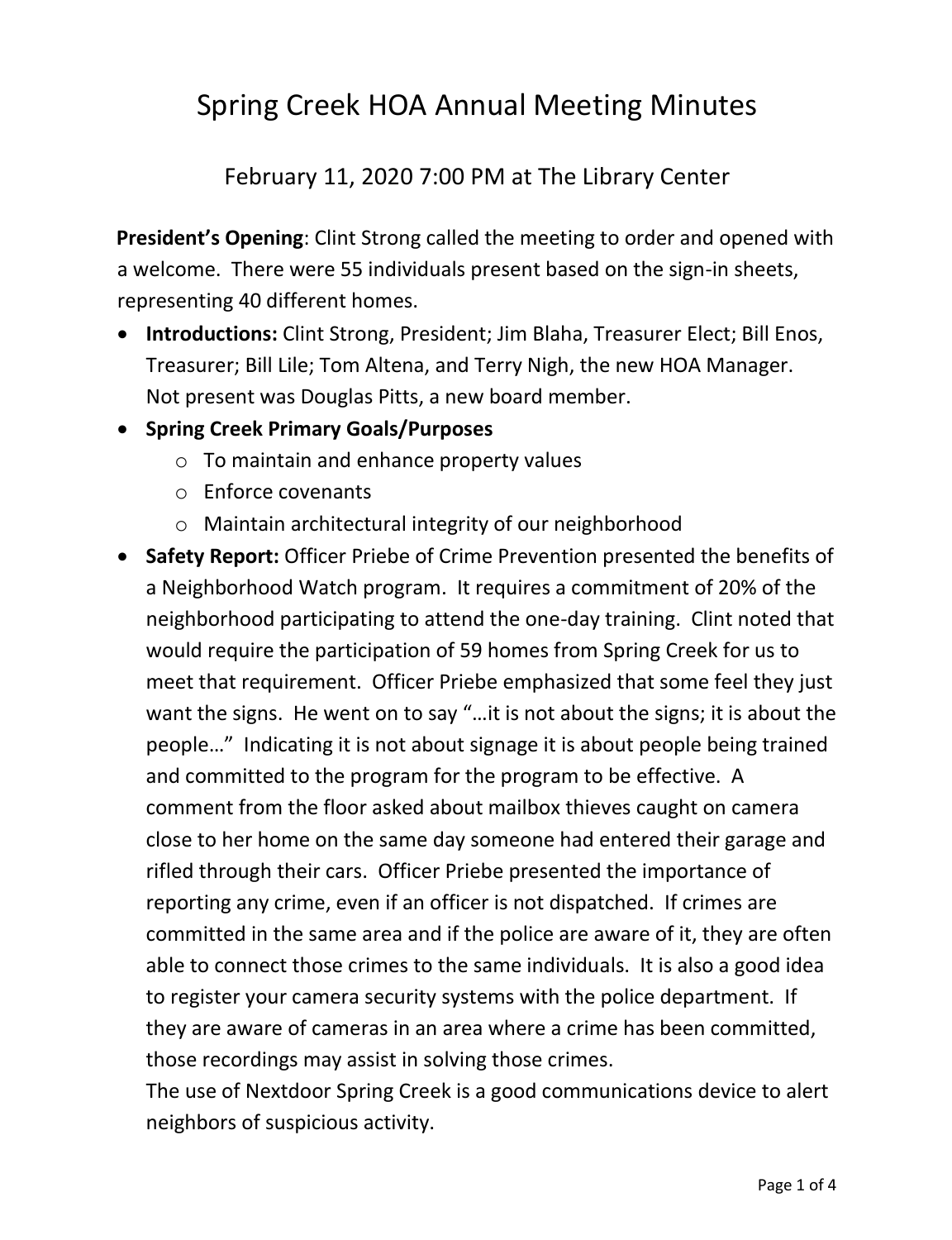- **Architectural Committee Report:** Clint reminded everyone that individuals should always remember to get approval on roofing or other structural changes. Comment from the floor questioned the house on Adolphus Ct that had painted the brick. Clint confirmed that the board is aware that the homeowner has violated the covenants.
- **Treasurer Report:** Jim Blaha Jim referred everyone to the budget handout.
	- $\circ$  2019 was a good year for the HOA we made budget.
	- o Bank balance as of December 31, 2019, was \$68,345.64. It was noted that a "good business" practice is to have one-year operating expenses in reserve. We are short of that recommendation.
	- o 2019 Financial Report and Budget/Actual expenditures Jim added that for the past few years the dues were only sufficient to cover our operating expenses. 2020 dues were increased by \$40 per household due to our needing to increase the 2020 budget to cover more anticipated maintenance spending. There are several items which make up Site Maintenance and includes tree removal and trimming. With the maturing of our neighborhood, this is a rising cost.
	- o Neighborhood Employees: These are our current paid employees: Tom Altena - Neighborhood Landscaping, Tom Conway of Tom's Lawn Maintenance-Lawn, and Terry Nigh - Association Management (Spring Creek HOA manager & Pool Management)
	- $\circ$  Any other financial business or question questions here were deferred to the below topics
- **Presentation on possible neighborhood updates: Clint Strong**
	- o Capital Improvements: **Tennis/Pickleball Courts** Clint shared several pictures depicting the condition of the east courts. These are the better of the two sets of courts. He shared pictures of what Cooper Estates had accomplished with the restoration of their courts as their setup is very similar to ours. Next, the cost of demolition of the two west courts was looked at. There is a wide variance in the quotes received, so more investigation is needed to determine what to do with the west two courts. Clint presented a proposed special assessment on how to pay for these costs. The assessment would be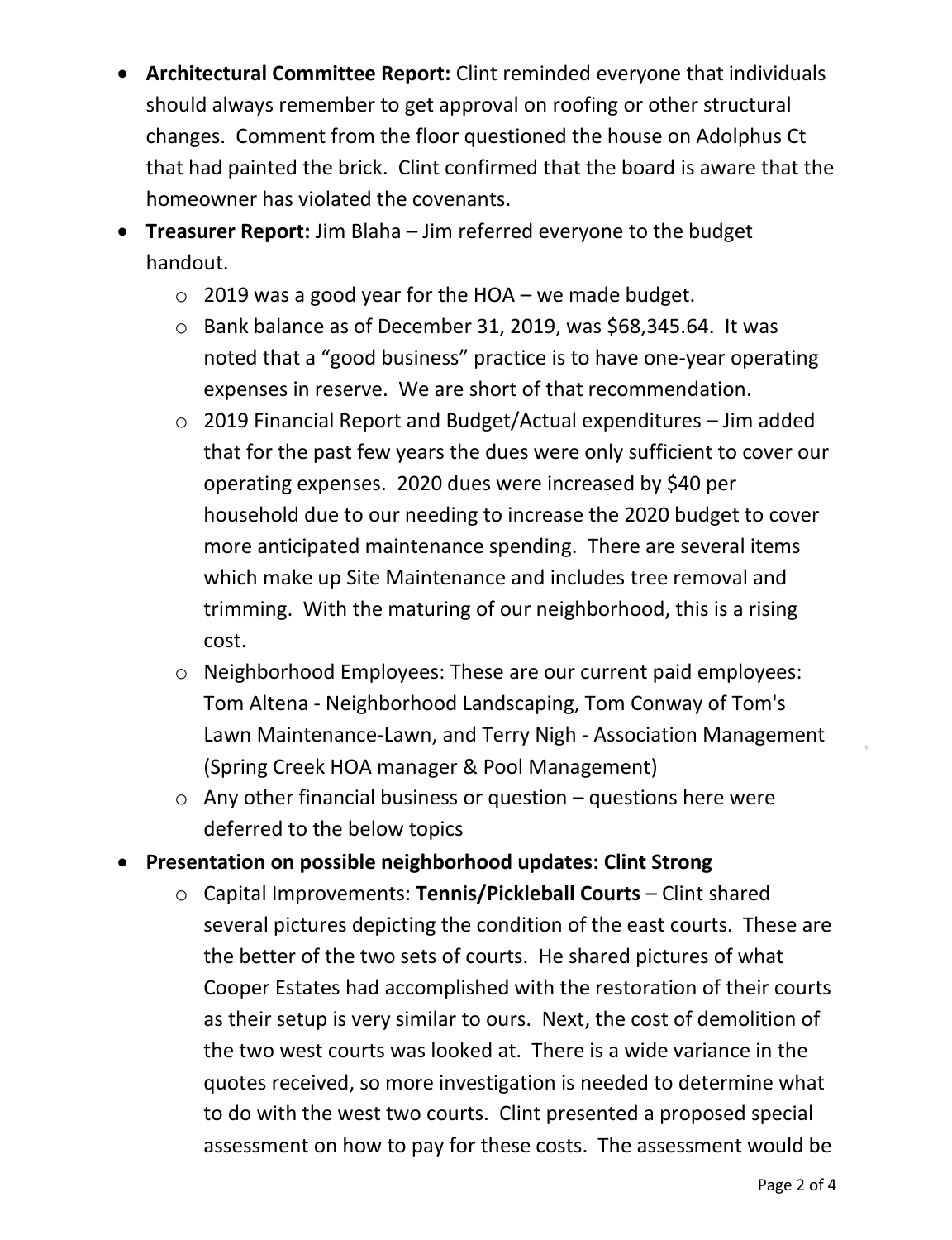\$150 per household. With 293 homes, this amount be sufficient to cover the cost of the restoration of the east two tennis courts and striping for one court to be used for Pickleball. This would be considered phase 1 of multiple phases to improve our amenities. Communications and voting would be accomplished in a manner similar to the voting for construction of the pool. An explanatory letter will be sent to each home with a return addressed, stamped postcard enclosed on which your vote would be sent to the board.

- $\circ$  The next phase would be determining what to do with the other two courts. Being considered are:
	- Demolition of the west courts and convert to green space.
	- Convert the west courts into basketball courts and convert the existing basketball court into a playground.

Final decision would only be made after all cost options can be considered and simple majority vote is again received from the homeowners.

- o Pool Issues: Security and Reduce unauthorized use
	- The entry gate has been repaired and new key software will be installed. This will require new keys be issued.
	- For a limited time, two guards will be on duty. one as the routine lifeguard and the second as an entry monitor with sign-in sheets.
	- Guests will only be allowed entrance when accompanied by the resident who invited them.
- o Landscaping: Several areas are in need of attention. Tom Altena is looking into what needs attention and what options will best serve us.
	- Main entry on Lakewood. Tom is considering reducing the number of shrubs and converting areas there into grass. Greater visibility of the sign and reduced maintenance.
	- Landscaped area at the intersection of Bellhurst and E. Richmond. It has been proposed to remove the landscaping and convert the area to grass.
	- Brick wall along Bellhurst. This is in need of power washing and replacement of some of the upper layer of bricks.